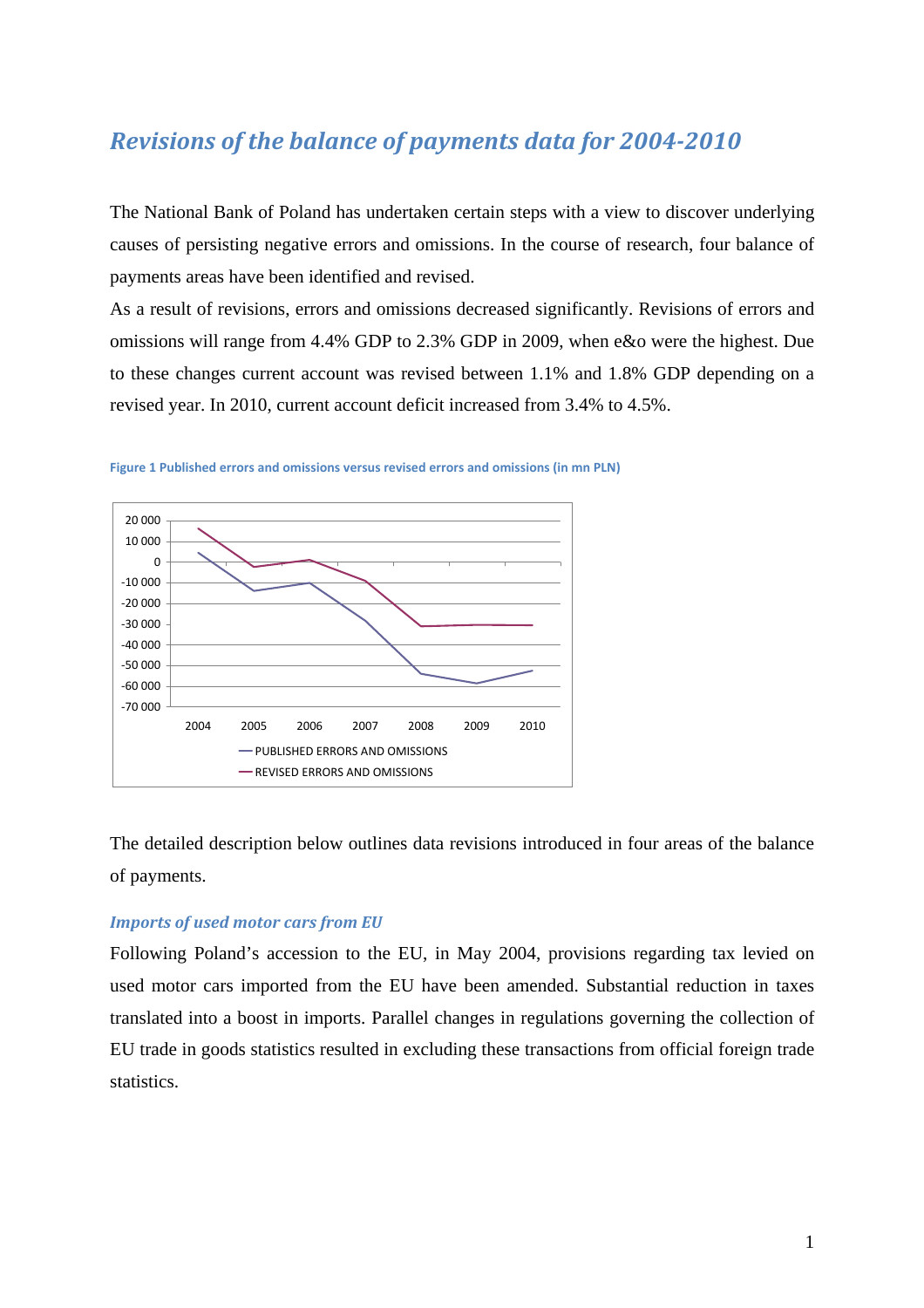Imports of used motor cars, which has not gone through the Intrastat<sup>1</sup>, has been assessed based on administrative data, courtesy of Ministry of Finance where these data is collected for tax purposes. According to information provided by the Ministry, the number of used motor cars imported in 2010 is about 730 thousand and its value stood at PLN 11 billion. Revision in this item varies from PLN 1.2 billion in 2004 to PLN 11,2 billion in 2008 i.e. 0.1% GDP to 0.9% GDP.





#### *Other revisions on the current account*

<u>.</u>

Other transfers by other sectors which include, among others, damages, penalties, alimony, disability pensions, lottery winnings etc. received by Polish households or enterprises are yet another significant area subject to revision. So far, statistics in this bop area has been built on data on payments settled in Polish banking system. In 2010, this data source has been replaced by a system in which information is collected directly from entities engaged in external transactions.

Data on other transfers received by Polish households has been estimated based on the Household Budget Surveys carried out by the Central Statistical Office (GUS). This new source itself has contributed to a substantial downward revision in other transfers by other sectors. Revision in credits has been consequently followed by revision in debits. Data on the side of debits proved to have been overestimated as well.

The National Bank of Poland has decided to include a new data source on retirement pensions [plus other payments such as: funeral payments and war pensions] transferred abroad by

<sup>&</sup>lt;sup>1</sup> Intrastat is the system for collecting information on the trade in goods between countries of the European Union.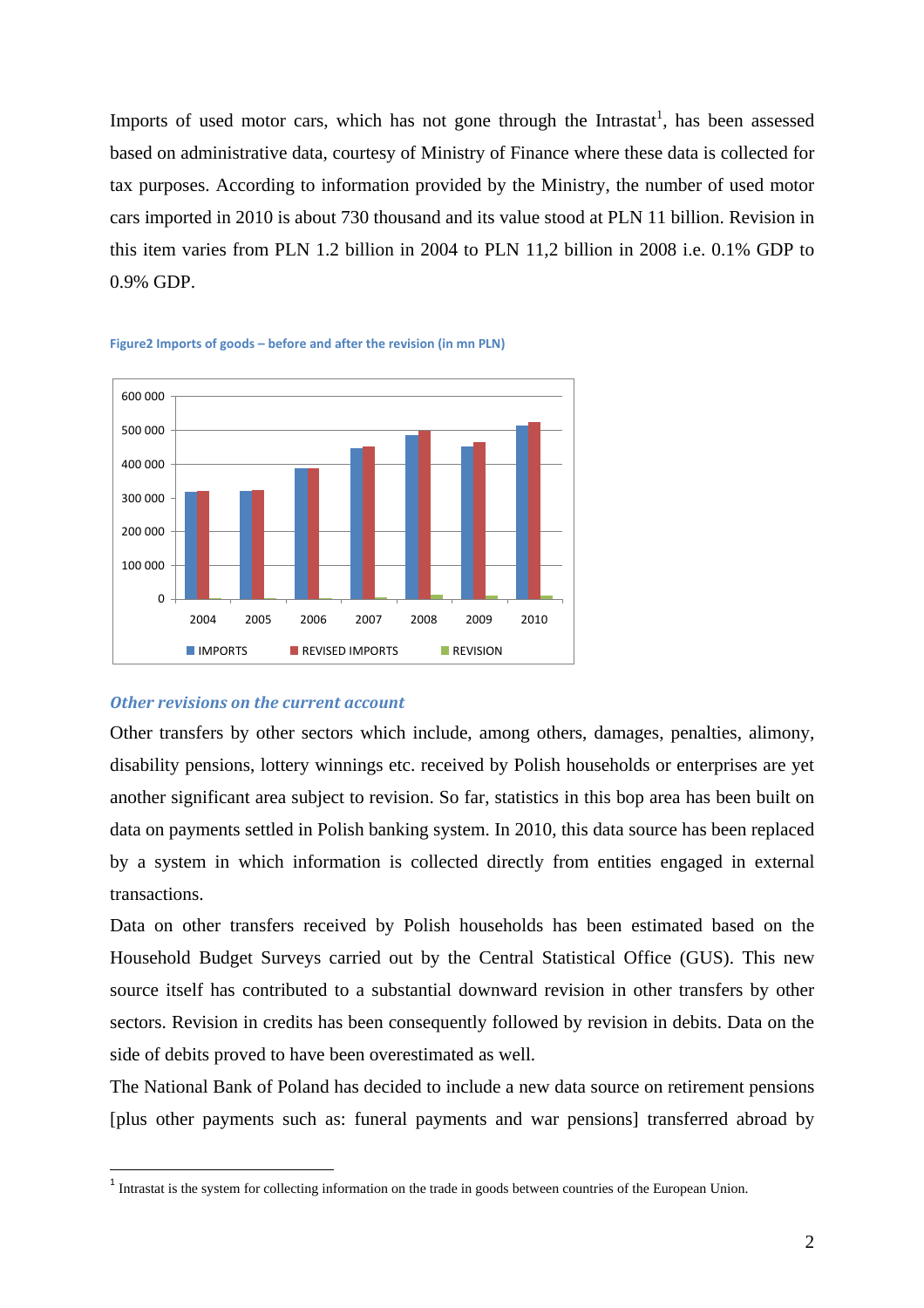Polish Social Insurance Institution (ZUS). Beginning from data for Q1 2011, the respective information will be derived, on a regular basis, from the ZUS and recorded as *other government transfers* on the side of debits. In 2010, the value of debits in this item amounted to PLN 300 million.

Revisions have also been applied in data on income from work of foreigners employed in Poland. The major source for estimations is administrative data on number of foreigners employed in Poland (derived from the Social Insurance Institution and the Ministry of Labor and Social Policy) and their wages. No constant tendency has been observed in revisions of compensation of employees (recorded as labor income). These revisions have varied from [negative] PLN 146 million in 2007 to [positive] PLN 716 million in 2010. Gradual growth in revisions has been observed for workers' remittances recorded in current transfers, up from PLN 13 million in 2004 to PLN 143 million in 2010.





Total revision of current transfers varies, depending on a year, from PLN 7 billion to PLN 13.4 billion i.e. 0.5% GDP to 1.0% GDP.

## *Repurchase agreements (repo)*

Analysis of potential sources for errors and omissions has resulted in discovering doublecounting of repurchase agreements. Balance of payments methodology advises recording repurchase agreements (repo, sell/buyback, buy/sellback) in other investment instead of recording it as inflow/outflow of portfolio investment because, no change of economic ownership of securities has occurred. Thorough analysis has led to a conclusion that data on non-resident involvement in Polish Treasury Bonds market (data reported to the National Depository of Securities which is a data source for balance of payments in this area) has covered both outright purchase/sale transactions and repurchase agreements. It has been